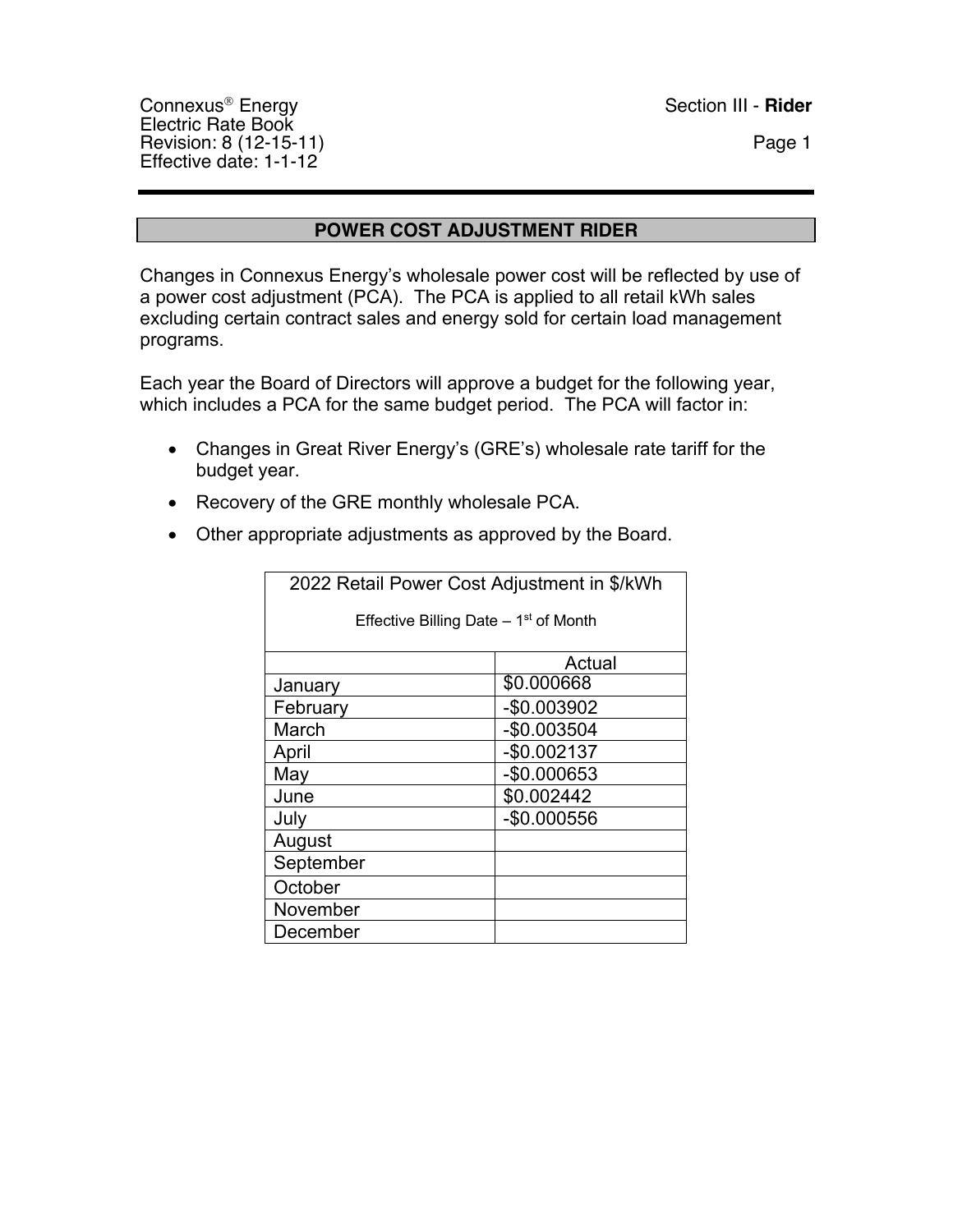## **COMMUNITY SURCHARGE RIDER**

In certain communities, bills are subject to a monthly surcharge. The surcharge is imposed upon the Company by a community and applied to the electric bill before any other taxes or surcharges

The Company remits 100% of the surcharge collected from the members to the local unit of government.

Communities and their respective surcharge are:

| 흉                       |    | Residential |    | Non-Demand<br>Small C&I |   | ල්<br>Demand<br>Small |    | ෂ්<br>Large |                | <b>Street</b><br>Lighting<br>Public: | Municipal | ġ<br>Pumping N<br>emand<br>O | Municipa | Pumping<br>emand<br>$\Omega$ | Effective<br>Date | Expiration<br>Date |
|-------------------------|----|-------------|----|-------------------------|---|-----------------------|----|-------------|----------------|--------------------------------------|-----------|------------------------------|----------|------------------------------|-------------------|--------------------|
| Anoka                   |    | .004/kwh    |    | .004/kwh                |   | .004/kwh              |    | .004/kwh    |                | .004/kwh                             |           | .004/kwh                     |          | .004/kwh                     | 8/25/2015         | 8/25/2035          |
| <b>Big Lake</b>         | \$ | 4.00        | Ś. | 8.00                    | Ś | 8.00                  | \$ | 8.00        | $\overline{a}$ |                                      |           |                              |          |                              | 6/25/2014         | 6/25/2029          |
| <b>Centerville</b>      | \$ | 4.00        | Ś  | 8.00                    | Ś | 8.00                  | Ś  | 8.00        |                |                                      |           |                              |          |                              | 1/27/2016         | 1/27/2036          |
| <b>Champlin</b>         | \$ | 3.50        | \$ | 9.50                    | Ś | 40.00                 |    | \$140.00    | Ś              | 17.00                                | Ś         | 17.00                        | \$       | 17.00                        | 11/24/2008        | 11/24/2028         |
| <b>Circle Pines</b>     | \$ | 2.75        | Ś  | 3.00                    | Ś | 35.00                 | ٠  |             | Ś              | 3.00                                 |           |                              |          |                              | 10/14/2008        | 10/14/2028         |
| <b>Coon Rapids</b>      |    | 4.0%        |    | 4.0%                    |   | 4.0%                  |    | 4.0%        |                | 4.0%                                 |           | 4.0%                         |          | 4.0%                         | 12/7/2013         | 12/7/2033          |
| <b>Elk River</b>        | \$ | 5.00        | Ś  | 25.00                   | Ś | 70.00                 |    | \$100.00    | ۰              |                                      |           |                              | ۰        |                              | 4/20/2013         | 4/20/2033          |
| <b>Forest Lake</b>      | \$ | 4.00        | Ŝ. | 2.50                    | Ś | 18.50                 | \$ | 75.00       | \$             | 7.50                                 | \$        | 2.50                         | \$       | 18.50                        | 1/28/2013         | 1/28/2033          |
| <b>Isanti</b>           | \$ | 5.00        | Ś  | 5.00                    | Ś | 5.00                  | Ś  | 5.00        | Ś              | 5.00                                 | Ś         | 5.00                         | Ś        | 5.00                         | 9/1/2015          | 9/1/2035           |
| Lexington               | Ś  | 4.00        | Ś  | 6.50                    | Ś | 40.00                 |    |             |                |                                      |           |                              |          |                              | 12/20/2012        | 12/20/2032         |
| <b>Spring Lake Park</b> | Ś  | 0.80        | Ś  | 1.20                    | Ś | 8.50                  | Ś  | 50.00       |                |                                      |           |                              |          |                              | 1/5/2015          | 1/5/2035           |
| <b>St. Cloud</b>        |    | 3.0%        |    | 3.0%                    |   | 3.0%                  |    | 3.0%        |                | 3.0%                                 |           | 3.0%                         |          | 3.0%                         | 9/1/2001          | 9/1/2021           |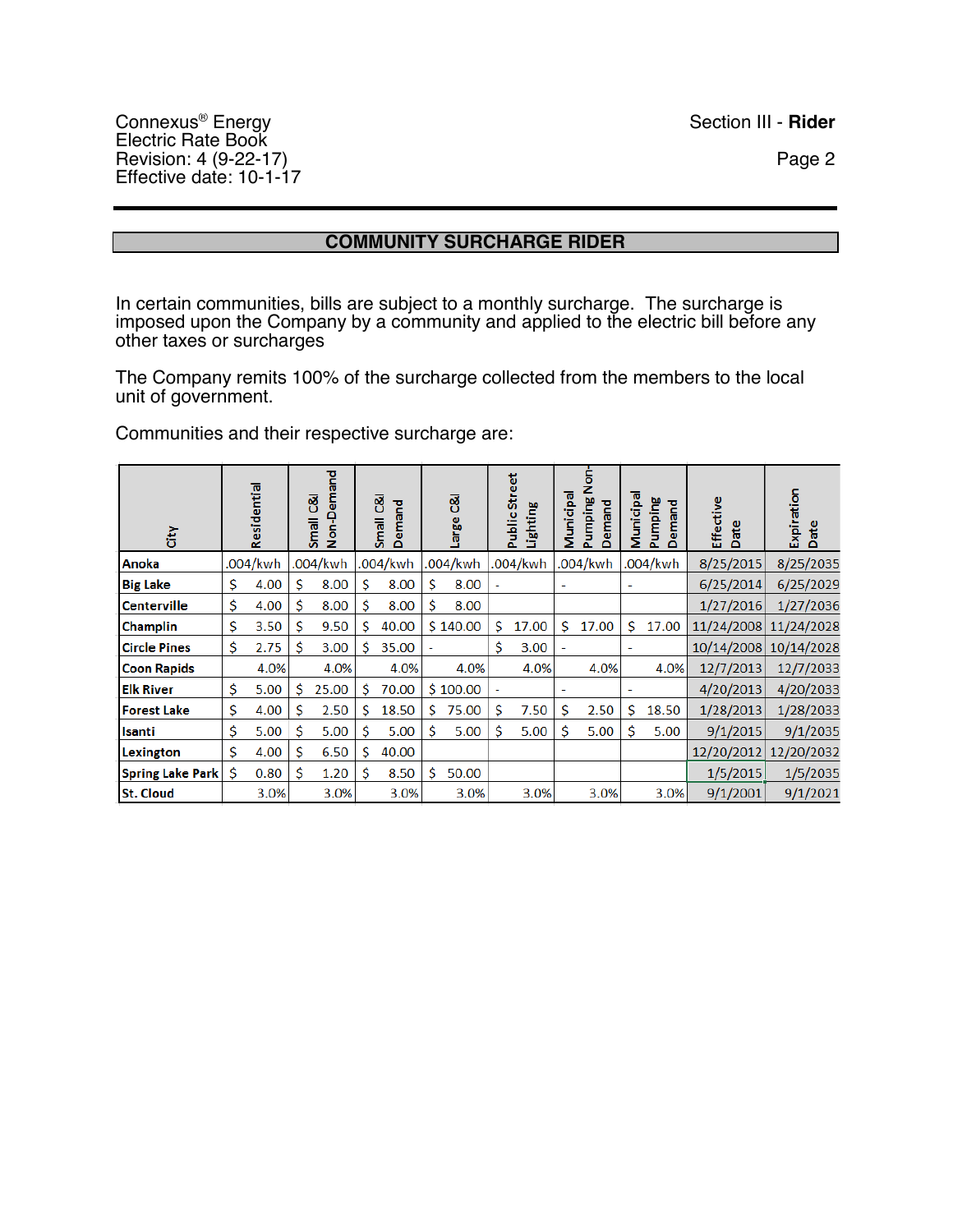## **RENEWABLE ENERGY RIDER**

#### **Availability**

This rider is available upon request to all Connexus Energy retail members. If the total program demand for renewable energy exceeds supply, this rider may be temporarily limited or closed to new members requesting renewable energy.

#### **Type of Service**

Members can contract to have their electric energy supplied by a renewable resource generated from wind turbines and/or solar arrays located in Minnesota.

#### **Monthly Rate Premium**

The following premium will be paid for renewable energy:

- \$0.50 per 100 kWh of renewable energy; or
- \$10.00 whole-house monthly solar adder (based on 850 average monthly kWh)
- \$5.00 half-house monthly solar adder (based on 425 average monthly kWh)

This premium is in addition to all other fees and charges presently paid by the member.

#### **Conditions of Service**

#### **Surcharge**

In certain communities, bills are subject to a surcharge as described in the surcharge rider.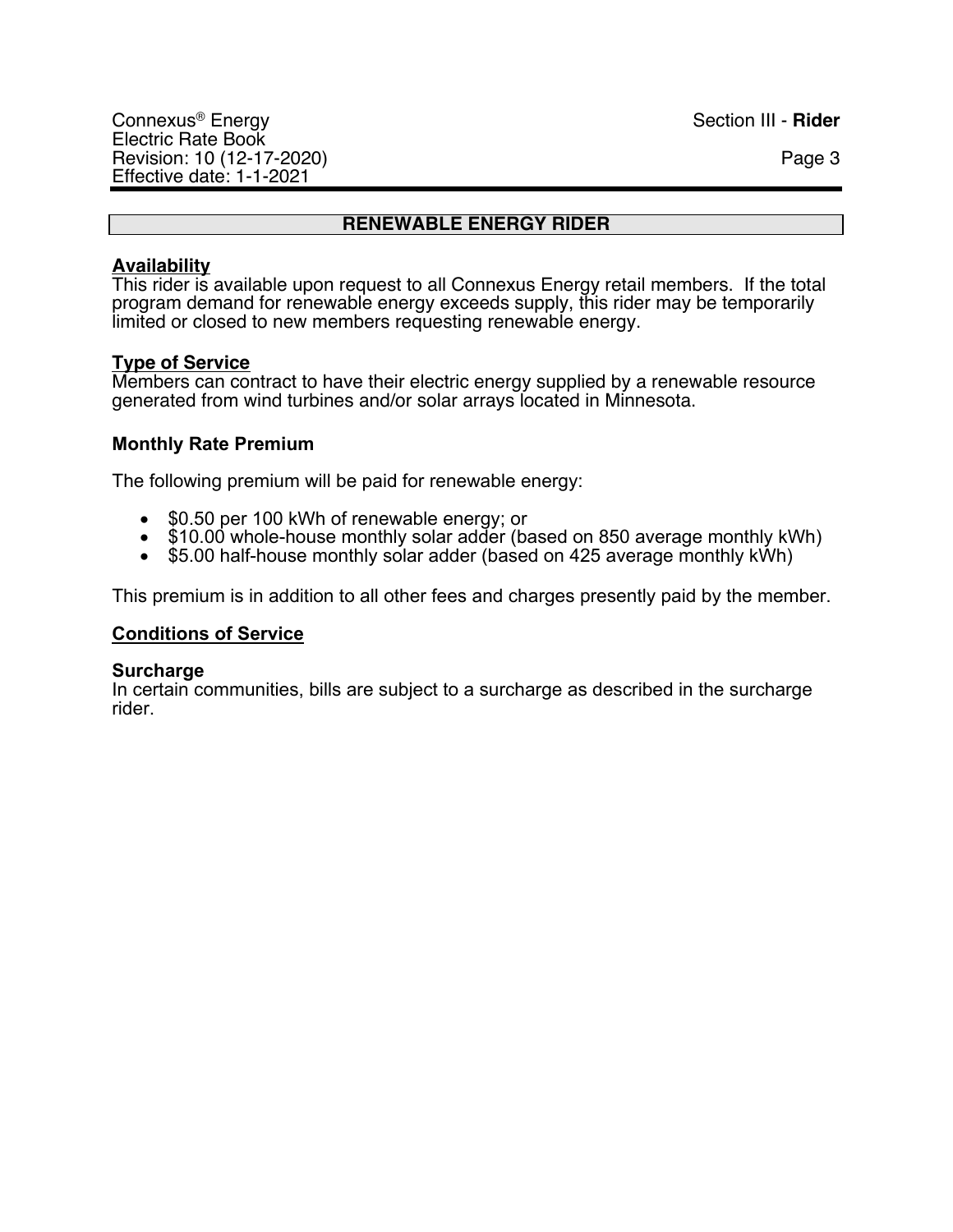## **SMART THERMOSTAT CREDIT RIDER**

#### **Availability**

Available to members on a residential rate or the small commercial rate with a qualifying Wi-Fi thermostat with internet connection and enrolled through our portal.

Service under this rider is subject to the established rules and regulations of Connexus Energy.

#### **Description**

On days when demand for electricity peaks, communication is sent directly to the member notifying them of an upcoming peak demand event.

Approximately two hours before the event is scheduled to begin, the thermostat will automatically adjust to pre-cool the premises (two degrees cooler than the normal setting). When the peak demand period begins, the thermostat will automatically adjust the temperature to four degrees warmer than the normal setting. At the end of the peak period event, the thermostat will return to its normal settings.

Peak demand events will typically occur one to four times a month for two to four hours in duration.

#### **Monthly Credit**

During the summer months of June, July, and August, participants will receive a credit in exchange for allowing Connexus Energy to adjust their thermostat settings.

June-August @ \$10.00/month/qualifying thermostat

#### **Conditions of Service**

The member must participate in the Smart Thermostat Credit Rider for a full control season (June, July, and August). Early termination will require repayment of the onetime enrollment rebate associated with the Bring Your Own Thermostat (BYOT) program or if the member received a free thermostat with free installation, the member will be assessed a charge equivalent to the market value of the thermostat and services received.